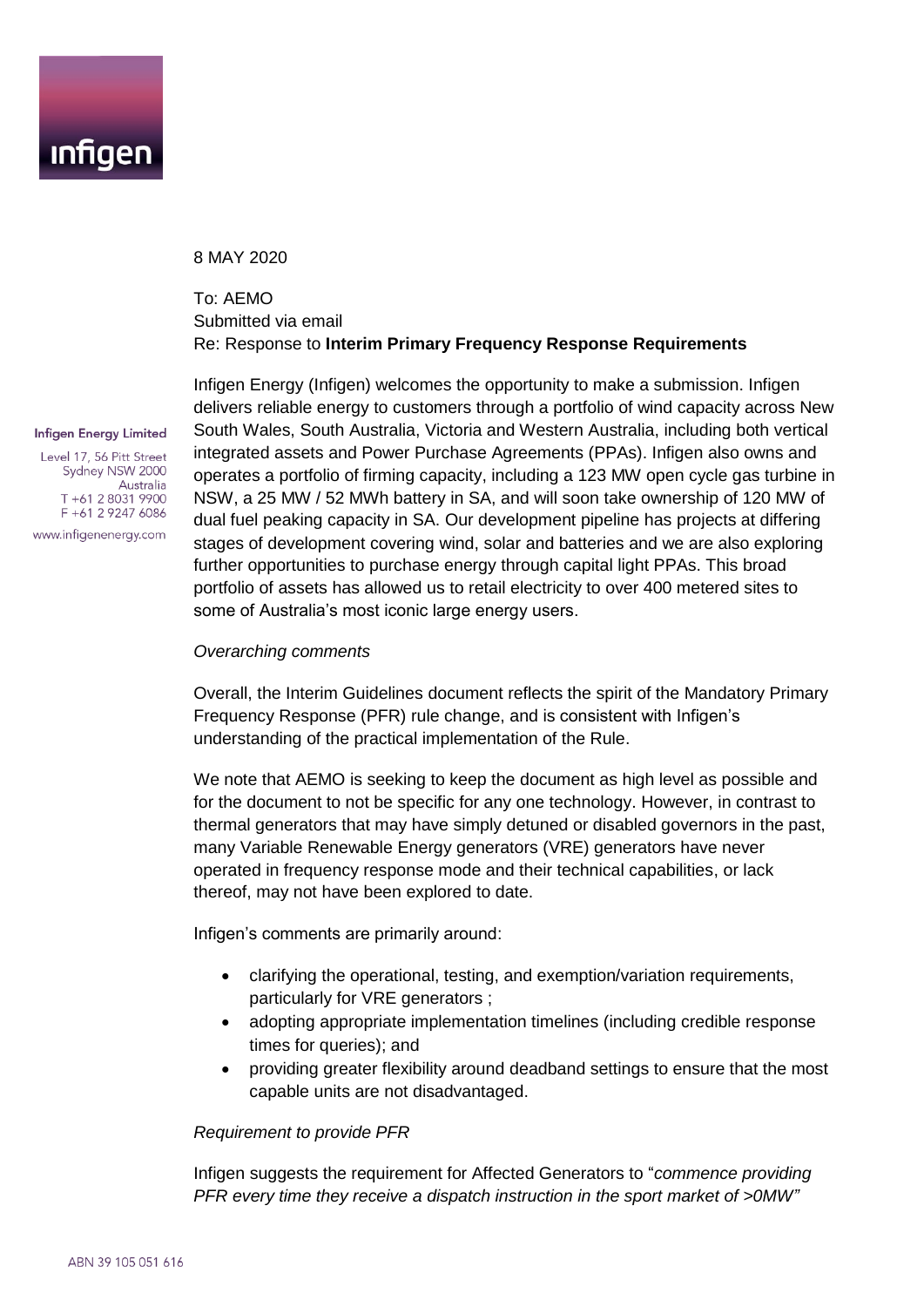needs to be further clarified. At present, it is not clear if this instruction includes regulation markets, enablement for FCAS markets or just dispatch in the energy market.

If AEMO's intention is for Generating Systems (GS) dispatched in the regulation market to provide PFR, AEMO should explicitly state the expected response for those units. For example, if PFR is to reduce output and AGC signal is to increase output, whether the response should be the sum of the signals or should the AGC signal be discarded. Similarly, for semi-scheduled generators when a cap is received lower than your maximum available output, but a frequency deviation would cause an increase in output (where possible), is there a priority of signals that should be followed? AEMO should provide explicit guidelines as to how conflicting signals should be treated.

## *Primary Frequency Response Parameters*

The costs imposed on any single unit will depend on how active that unit will be in delivering PFR. Therefore, especially for smaller units, it is important that deadband settings are coordinated across all participants (to ensure, for example, that a small number of more capable units are not penalised for having that capability).

Infigen therefore does not support the *maximum* (most relaxed) deadband in the Primary Frequency Response Parameters (PFRP) being set to the *minimum* (most restrictive) threshold permitted in the Rules. AEMO has not provided evidence that this is the "right" deadband for **all** scheduled and semi-scheduled generators in the NEM. If the most flexible assets are forced to have much tighter deadbands, they will incur much higher costs than less flexible assets – disincentivising further capabilities, as highlighted in Infigen's previous submissions to AEMC and AEMO.

We therefore suggest that the required deadband setting be adjusted based on the outcome of self-assessments – with the maximum deadband setting being adjusted to reflect the "typical" capability of the fleet (e.g., the  $90<sup>th</sup>$  percentile – if  $90<sup>th</sup>$  of capacity can achieve a 0.015 deadband, then 0.015 likely to be appropriate).

## *Exemption criteria*

The clause requiring participants to "demonstrate this incapability no matter what changes are made to the Affected GS by providing AEMO with copies of relevant original equipment manufacturer (**OEM**) specifications or test results" (emphasis added) seems onerous and arguably impossible to comply with – one cannot prove a negative. While this rule may be appropriate for thermal power stations, wind farms and inverter-based technologies have significantly more options available (e.g., replacement of control systems, etc., with exponential cost increases). We suggest a reasonableness test be applied – with consideration of the relevant OEM specifications, test results, and incremental changes to the plant.

It is also unclear what magnitude of costs will be deemed too excessive by AEMO in order to apply for a variation or exemption.